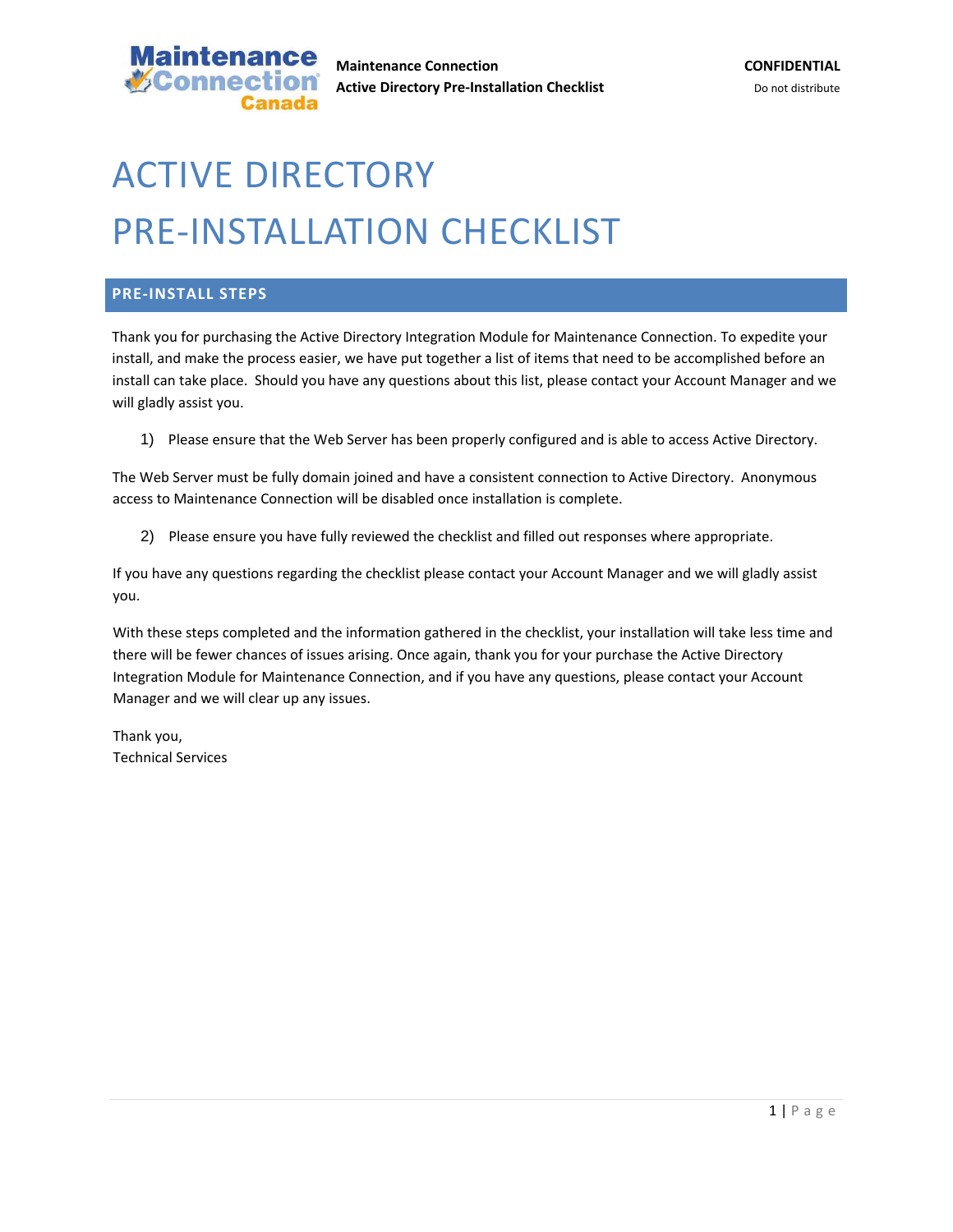

**CHECKLIST**

| <b>PRE-INSTALL QUESTIONS</b>                                                                 | <b>ANSWERS</b> |
|----------------------------------------------------------------------------------------------|----------------|
| Is the Maintenance Connection Active Directory Install File<br>downloaded to the Web Server? |                |
| LDAP Path?<br>(Can be in the form of LDAP:// or GC://)                                       |                |
| Does Active Directory require authentication to access the<br>users list?                    |                |
| If above is Yes, a user ID & password<br>(password can be provided during setup)             |                |
| The SQL Server Path                                                                          |                |
| The connection key for the MC Database<br>(ex. SERVICE)                                      |                |
| The SQL Server user ID & password                                                            |                |

## **LDAP CONFIGURATION SETTINGS ANSWERS**

When a user is imported from Active Directory the Labor (or Requester) record is populated with information contained within Active Directory. These are the Active Directory fields containing the information that should be used to populate the generated Labor/Requester record. When an Active Directory field is usually known that field name is contained within the square brackets.

| Username [sAMAccountName]                                                    |  |
|------------------------------------------------------------------------------|--|
| First name [givenName]                                                       |  |
| Last name [sn]                                                               |  |
| E-mail Address [mail]                                                        |  |
| Work Phone (optional)?<br>A 30 character field. Not automatically formatted. |  |